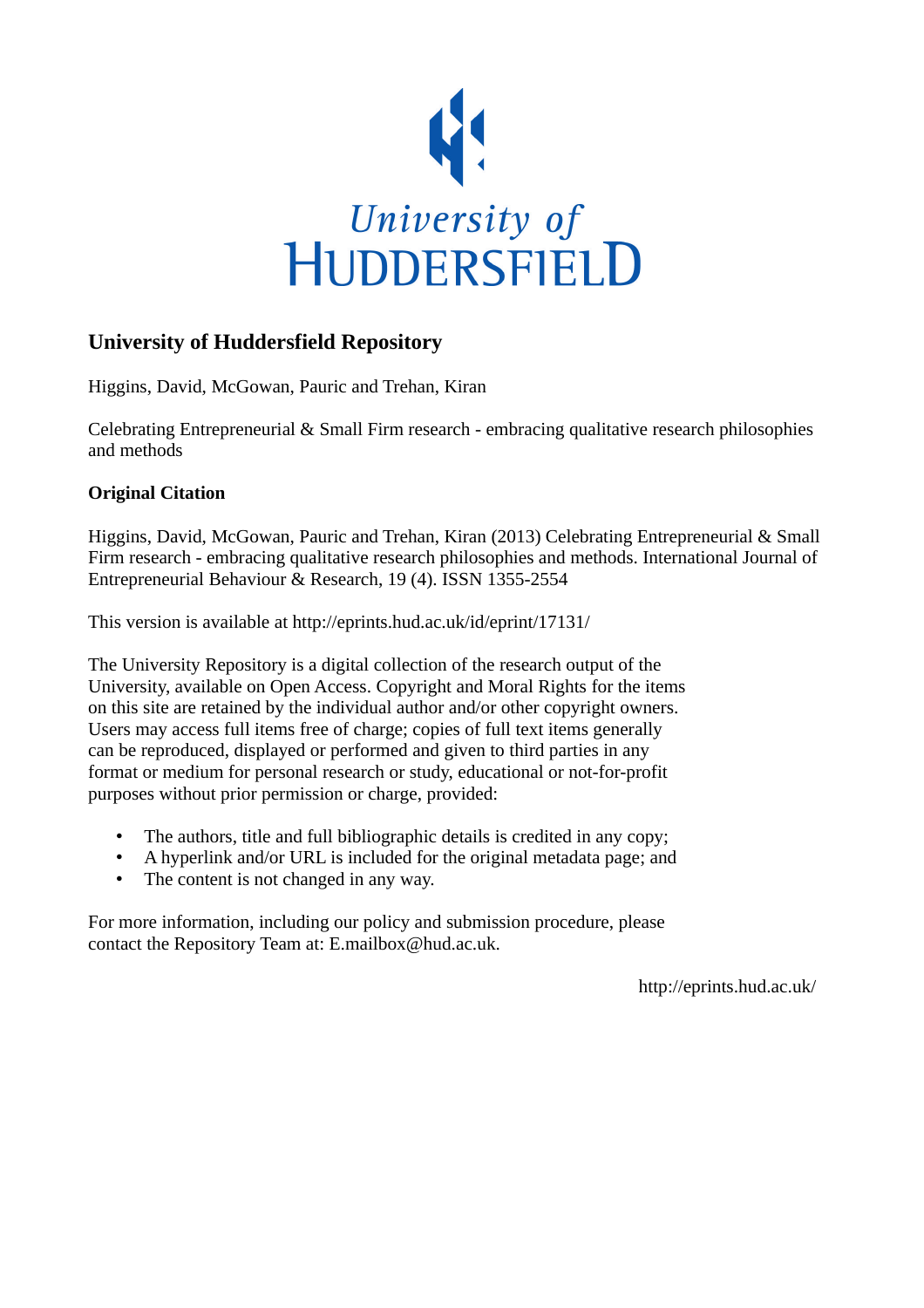## Celebrating Entrepreneurial & Small Firm research – "embracing qualitative research philosophies and methods"

Guest Editors: David Higgins, Pauric McGowan, Kiran Trehan

Over the last decade Entrepreneurship and Small Firm Research (Entre/SME) has become a popular field of inquiry with a growing research community (Welter, 2011; Wiklund et al., 2011). It is widely acknowledged that the Entre/SME field remains dominated by functionalist methods that neglect to illustrate to the research community the social nature of the research field. If the field of Entre/SME inquiry is to prosper further, it needs to be approached from a more critical perspective, as opposed to the accepted functionalist ideologically driven perspective which currently dominates so many studies, (Blackburn and Brush, 2008; Leitch, et al., 2009). This is not to suggest that either quantitative or qualitative perspectives are good or bad, we are suggesting that there is something missing which current functionalist approaches are not illustrating, some questions simply cannot be posed when undertaking quantitative research. It is this very issue which we seek to address by asking the question "what can qualitative methods offer to us?

This SI serves as a timely point to reflect upon, critique and debate the skills and knowledge which are required by researchers to develop meaningful, informative and trust-worthy qualitative research. The editors define qualitative inquiry as a means of exploring and understanding the subjective nature of what one can term "lived experience" from the perspective of those who have experienced, seeking to make sense of the explanations and meanings which individuals assign to their experiences. The yearning to explore and understand a person's definition of an experience and the meaning which is attributed to it, locates qualitative research within an interpretivist tradition (Burrell and Morgan, 1979). While such a tradition has existed for many years in the social sciences, its use and adoption in the Entre/SME field has gained interest but is currently under represented, (Chell and Pittaway, 1998; Rae and Carswell, 2000; Neergard and Ulhoi, 2007). The variety of approaches offered by qualitative perspectives allows researchers to embrace and appreciate the complexity of human dynamics and behaviour. The editors seek to encourage the development of reflexive articles, (conceptual and empirical), which illustrate the messy, heterogeneous and problematic nature of Entre/SME research. We invite contributions which highlight and advance the use and adoption of various qualitative approaches, (such as interpretivism, action research, constructionist/ postmodernism ideologies, to name but a few). The following represent some questions and/or issues which contributors may wish to engage with in regards to the above themes, (but not definitively limited to) –

### Researcher Knowledge - Methodological Debates

- 1. What contribution has/ or can qualitative approaches make on Entre/SME field.
- 2. Critiquing the appropriateness of various qualitative methods & designs currently used in Entre/SME that could enrich understanding and improve practice.
- 3. What are the methodological challenges in the designing and conducting qualitative research in the Entre/SME field
- 4. Strategies for establishing the value of qualitative research in ways analogous to the demands for internal and external validity and reliability in research.
- 5. What are the current methodological gaps in Entre/SME research and why do these exists, how can qualitative approaches contribute

#### Researcher - Skills & Quality

- 1. The relationship between skills development and the critical understanding of qualitative research methodology.
- 2. Critical discussions around the use of ICT, such as (NVivo, Max QDA) with non-numerical data analysis.
- 3. The relationship between reflexivity and becoming a qualitative researcher.
- 4. The learning of unorthodox or novel approaches and methods in qualitative research.
- 5. How can one evaluate and recognise what is deemed to be high quality, authentic qualitative research.

For further information: Spl\_editors@hud.ac.uk , Submission deadline 1<sup>st</sup> of Dec 2013